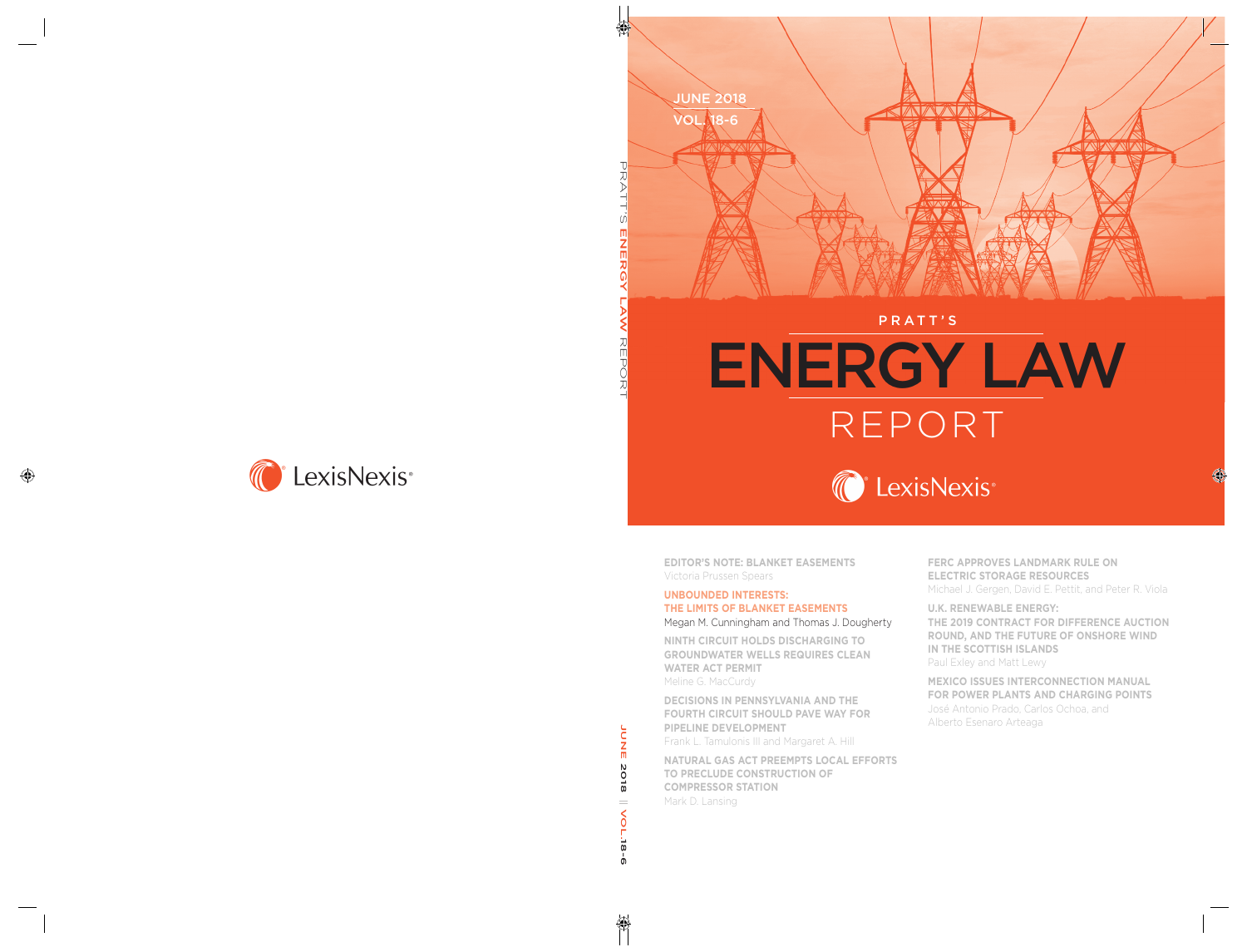# Pratt's Energy Law Report

| <b>VOLUME 18</b>                                                                                    | <b>NUMBER 6</b>                                                                                                                  | <b>JUNE 2018</b> |     |
|-----------------------------------------------------------------------------------------------------|----------------------------------------------------------------------------------------------------------------------------------|------------------|-----|
|                                                                                                     |                                                                                                                                  |                  |     |
| <b>Editor's Note: Blanket Easements</b><br>Victoria Prussen Spears                                  |                                                                                                                                  |                  | 181 |
| Unbounded Interests: The Limits of Blanket Easements<br>Megan M. Cunningham and Thomas J. Dougherty |                                                                                                                                  |                  | 183 |
| Clean Water Act Permit                                                                              | Ninth Circuit Holds Discharging to Groundwater Wells Requires                                                                    |                  |     |
| Meline G. MacCurdy                                                                                  |                                                                                                                                  |                  | 193 |
| for Pipeline Development<br>Frank L. Tamulonis III and Margaret A. Hill                             | Decisions in Pennsylvania and the Fourth Circuit Should Pave Way                                                                 |                  | 199 |
| <b>Compressor Station</b>                                                                           | Natural Gas Act Preempts Local Efforts to Preclude Construction of                                                               |                  |     |
| Mark D. Lansing                                                                                     |                                                                                                                                  |                  | 203 |
| Michael J. Gergen, David E. Pettit, and Peter R. Viola                                              | FERC Approves Landmark Rule on Electric Storage Resources                                                                        |                  | 208 |
| Paul Exley and Matt Lewy                                                                            | U.K. Renewable Energy: The 2019 Contract for Difference Auction<br>Round, and the Future of Onshore Wind in the Scottish Islands |                  | 212 |
| <b>Mexico Issues Interconnection Manual for Power Plants</b><br>and Charging Points                 |                                                                                                                                  |                  |     |
|                                                                                                     | José Antonio Prado, Carlos Ochoa, and Alberto Esenaro Arteaga                                                                    |                  | 217 |

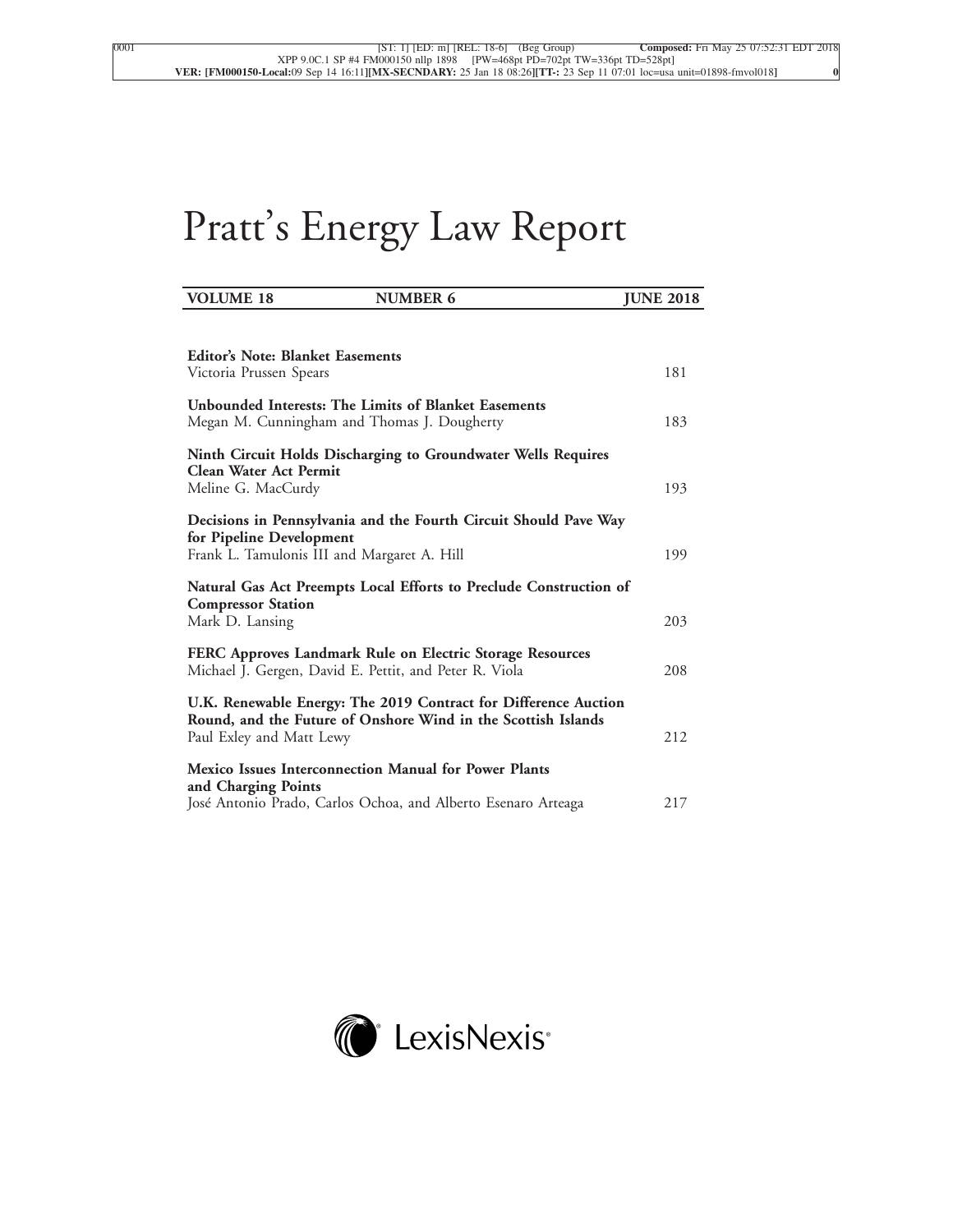#### **QUESTIONS ABOUT THIS PUBLICATION?**

| For questions about the Editorial Content appearing in these volumes or reprint permission,                  |                  |  |  |  |
|--------------------------------------------------------------------------------------------------------------|------------------|--|--|--|
| please email:                                                                                                |                  |  |  |  |
|                                                                                                              |                  |  |  |  |
|                                                                                                              |                  |  |  |  |
| Outside the United States and Canada, please call  (973) 820-2000                                            |                  |  |  |  |
| For assistance with replacement pages, shipments, billing or other customer service matters,<br>please call: |                  |  |  |  |
|                                                                                                              |                  |  |  |  |
| Outside the United States and Canada, please call  (518) 487-3385                                            |                  |  |  |  |
|                                                                                                              | $(800)$ 828-8341 |  |  |  |
| Customer Service Website http://www.lexisnexis.com/custserv/                                                 |                  |  |  |  |
| For information on other Matthew Bender publications, please call                                            |                  |  |  |  |
|                                                                                                              | $(800)$ 223-1940 |  |  |  |
| Outside the United States and Canada, please call                                                            | $(937)$ 247-0293 |  |  |  |

ISBN: 978-1-6328-0836-3 (print) ISBN: 978-1-6328-0837-0 (ebook) ISSN: 2374-3395 (print) ISSN: 2374-3409 (online)

Cite this publication as:

[author name], [*article title*], [vol. no.] PRATT'<sup>S</sup> ENERGY LAW REPORT [page number] (LexisNexis A.S. Pratt);

Ian Coles, *Rare Earth Elements: Deep Sea Mining and the Law of the Sea*, 14 PRATT'<sup>S</sup> ENERGY LAW REPORT 4 (LexisNexis A.S. Pratt)

This publication is designed to provide authoritative information in regard to the subject matter covered. It is sold with the understanding that the publisher is not engaged in rendering legal, accounting, or other professional services. If legal advice or other expert assistance is required, the services of a competent professional should be sought.

LexisNexis and the Knowledge Burst logo are registered trademarks of Reed Elsevier Properties Inc., used under license. Matthew Bender and the Matthew Bender Flame Design are registered trademarks of Matthew Bender Properties Inc.

Copyright © 2018 Matthew Bender & Company, Inc., a member of LexisNexis. All Rights Reserved.

No copyright is claimed by LexisNexis or Matthew Bender & Company, Inc., in the text of statutes, regulations, and excerpts from court opinions quoted within this work. Permission to copy material may be licensed for a fee from the Copyright Clearance Center, 222 Rosewood Drive, Danvers, Mass. 01923, telephone (978) 750-8400.

Editorial Office 230 Park Ave., 7th Floor, New York, NY 10169 (800) 543-6862 www.lexisnexis.com

MATTHEW<sup>O</sup>BENDER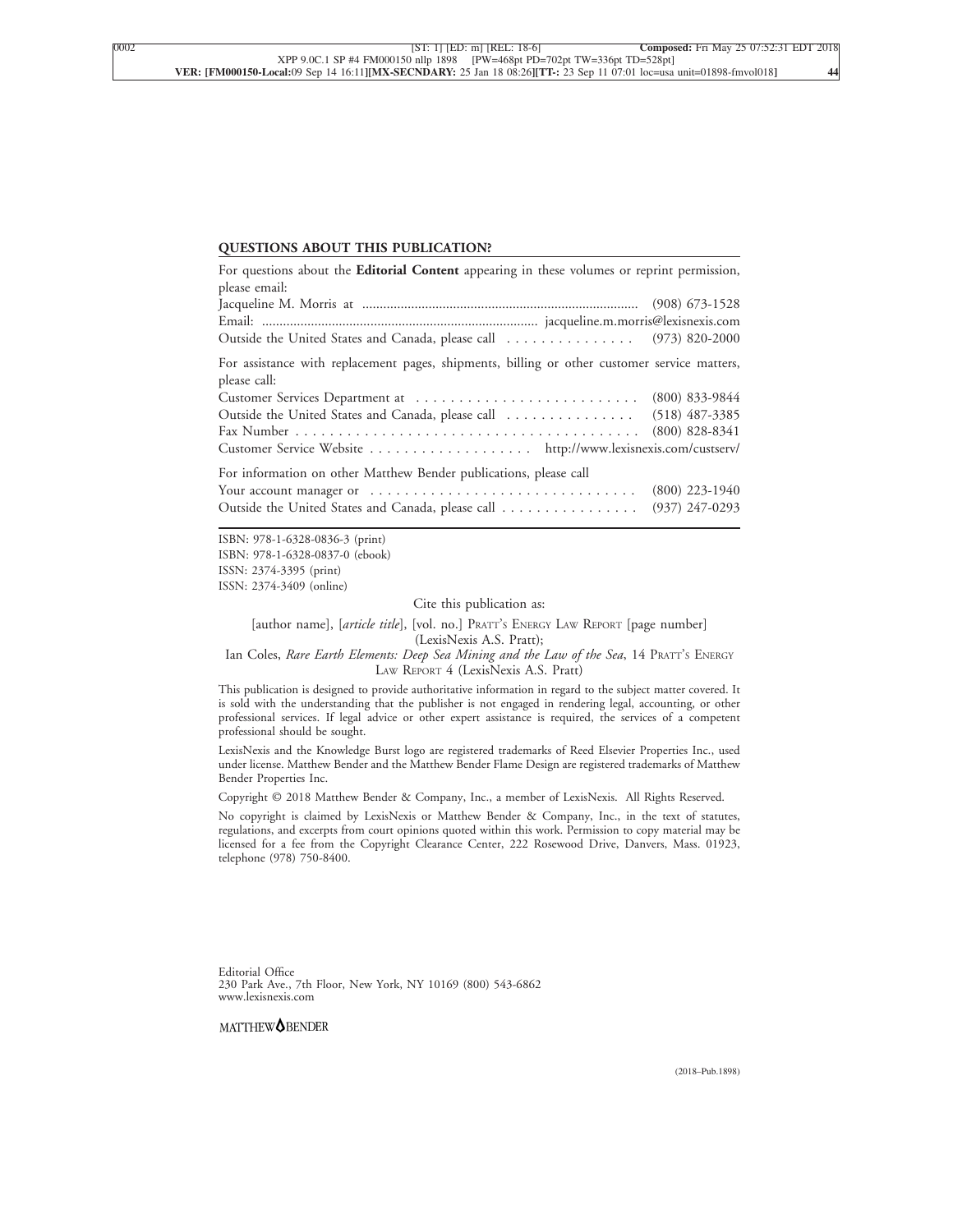## *Editor-in-Chief, Editor & Board of Editors*

#### **EDITOR-IN-CHIEF STEVEN A. MEYEROWITZ** *President, Meyerowitz Communications Inc.*

#### **EDITOR**

**VICTORIA PRUSSEN SPEARS** *Senior Vice President, Meyerowitz Communications Inc.*

#### **BOARD OF EDITORS**

**SAMUEL B. BOXERMAN** *Partner, Sidley Austin LLP*

**ANDREW CALDER** *Partner, Kirkland & Ellis LLP*

**M. SETH GINTHER** *Partner, Hirschler Fleischer, P.C.*

**STEPHEN J. HUMES** *Partner, Holland & Knight LLP*

> **R. TODD JOHNSON** *Partner, Jones Day*

**BARCLAY NICHOLSON** *Partner, Norton Rose Fulbright*

**BRADLEY A. WALKER** *Counsel, Buchanan Ingersoll & Rooney PC*

> **ELAINE M. WALSH** *Partner, Baker Botts L.L.P.*

**SEAN T. WHEELER** *Partner, Latham & Watkins LLP*

**Hydraulic Fracturing Developments ERIC ROTHENBERG** *Partner, O'Melveny & Myers LLP*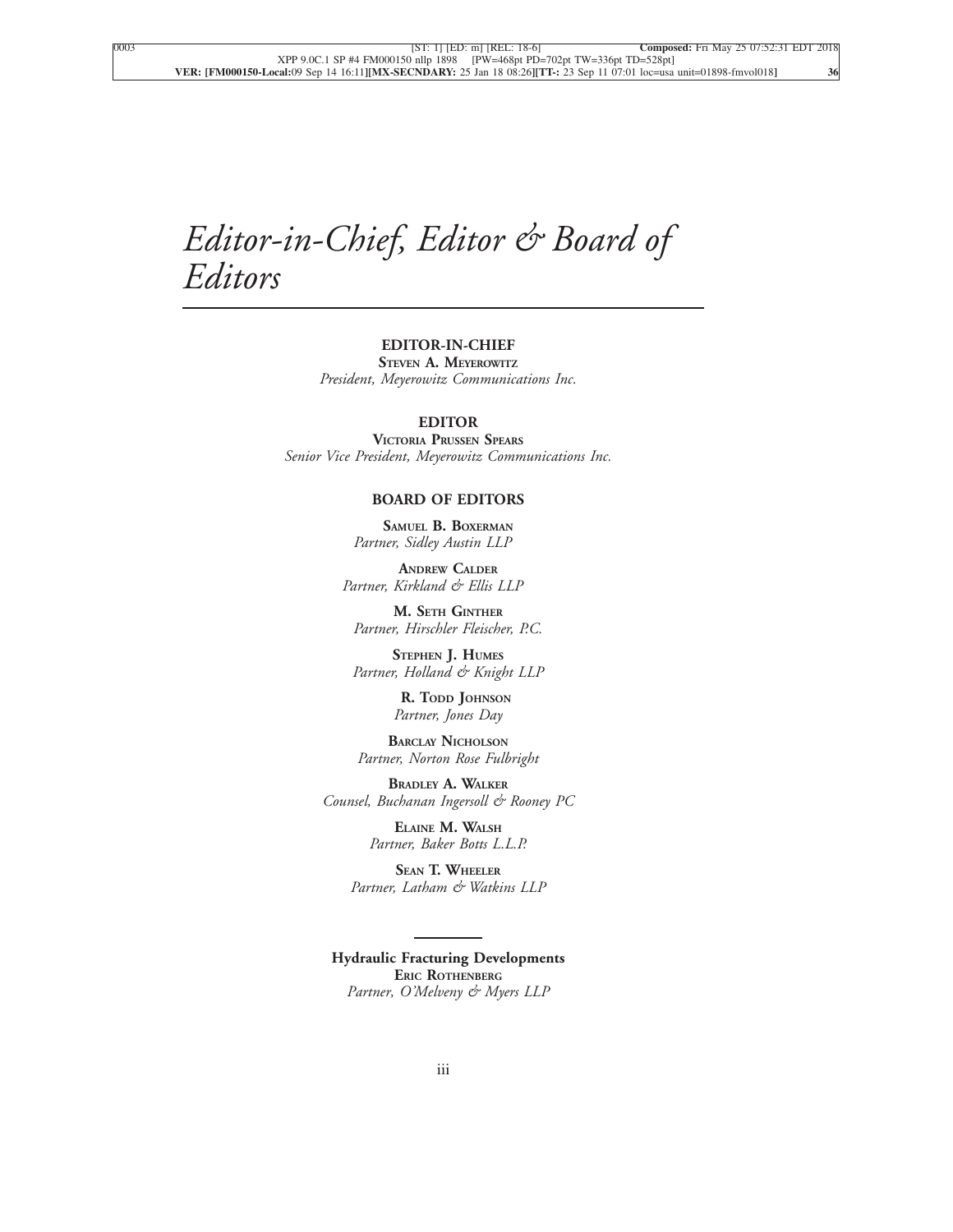Pratt's Energy Law Report is published 10 times a year by Matthew Bender & Company, Inc. Periodicals Postage Paid at Washington, D.C., and at additional mailing offices. Copyright 2018 Reed Elsevier Properties SA, used under license by Matthew Bender & Company, Inc. No part of this journal may be reproduced in any form—by microfilm, xerography, or otherwise—or incorporated into any information retrieval system without the written permission of the copyright owner. For customer support, please contact LexisNexis Matthew Bender, 1275 Broadway, Albany, NY 12204 or e-mail Customer.Support@lexisnexis.com. Direct any editorial inquires and send any material for publication to Steven A. Meyerowitz, Editor-in-Chief, Meyerowitz Communications Inc., 26910 Grand Central Parkway Suite 18R, Floral Park, New York 11005, smeyerowitz@meyerowitzcommunications.com, 646.539.8300. Material for publication is welcomed—articles, decisions, or other items of interest to lawyers and law firms, in-house energy counsel, government lawyers, senior business executives, and anyone interested in energy-related environmental preservation, the laws governing cutting-edge alternative energy technologies, and legal developments affecting traditional and new energy providers. This publication is designed to be accurate and authoritative, but neither the publisher nor the authors are rendering legal, accounting, or other professional services in this publication. If legal or other expert advice is desired, retain the services of an appropriate professional. The articles and columns reflect only the present considerations and views of the authors and do not necessarily reflect those of the firms or organizations with which they are affiliated, any of the former or present clients of the authors or their firms or organizations, or the editors or publisher.

POSTMASTER: Send address changes to Pratt's Energy Law Report, LexisNexis Matthew Bender, 121 Chanlon Road, North Building, New Providence, NJ 07974.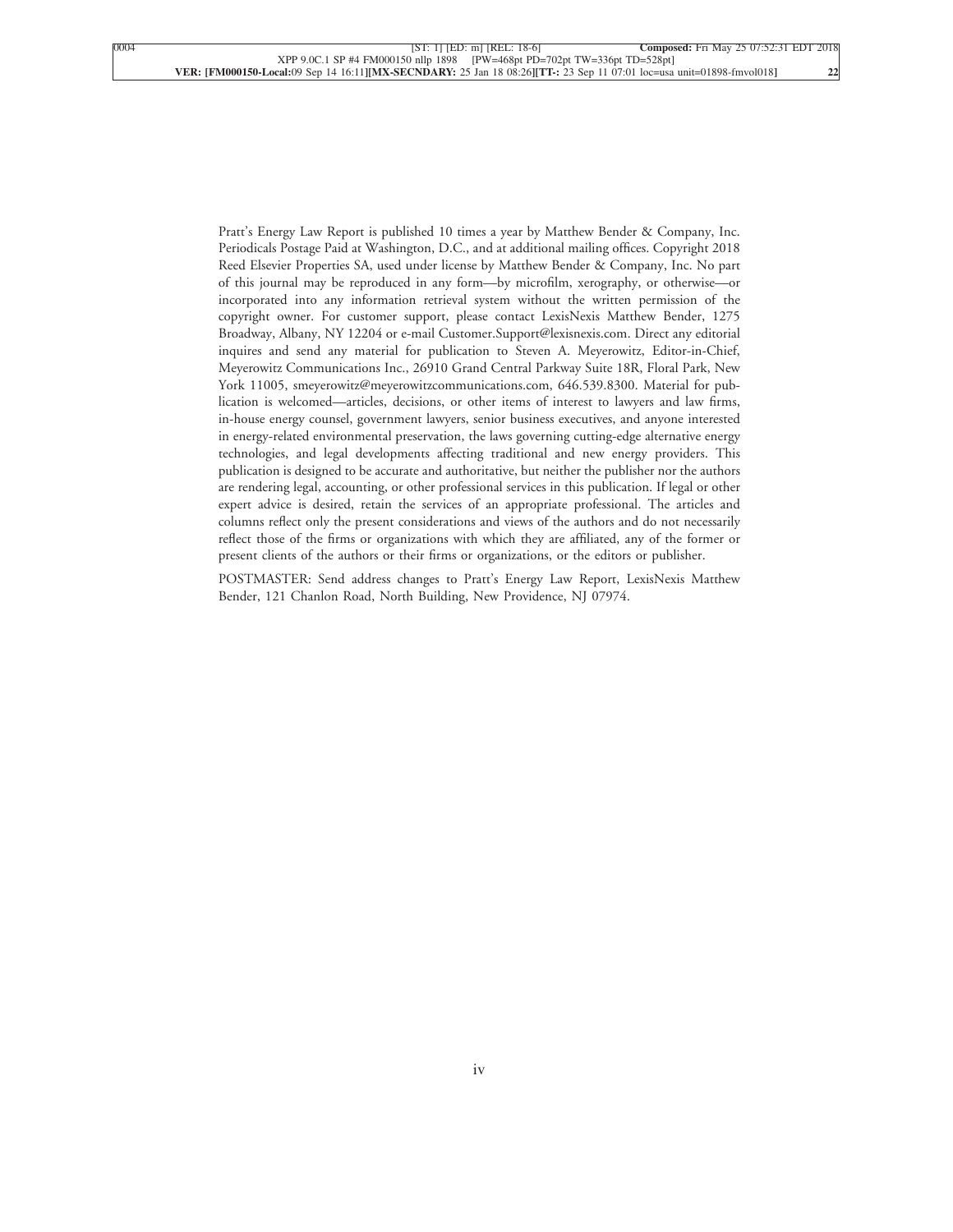### [Unbounded Interests: The Limits of Blanket](xpath-> core:title,  tr:secmain/core:title,  desig_title,  style_01) [Easements](xpath-> core:title,  tr:secmain/core:title,  desig_title,  style_01)

#### *[By Megan M. Cunningham and Thomas J. Dougherty](xpath-> core:byline,  core:byline,  byline,  style_01)***\***

*[Blanket easements affect the use of burdened land and the rights of both](xpath-> core:blockquote-para,  Default,  blockquote,  style_02) [landowners and easement holders. This article examines the various trends](xpath-> core:blockquote-para,  Default,  blockquote,  style_02) [that have begun to emerge as states decide whether to invalidate, uphold,](xpath-> core:blockquote-para,  Default,  blockquote,  style_02) [or limit the scope of blanket easements. It then discusses the implications of](xpath-> core:blockquote-para,  Default,  blockquote,  style_02) [each trend, with an eye to the interests of utilities and infrastructure](xpath-> core:blockquote-para,  Default,  blockquote,  style_02) [developers.](xpath-> core:blockquote-para,  Default,  blockquote,  style_02)*

[Historically, it was not uncommon for utilities and other infrastructure](xpath-> core:para,  Default,  para-list,  style_01) [developers to obtain from landowners blanket easements that allowed improve](xpath-> core:para,  Default,  para-list,  style_01)[ments to be located anywhere on the subject property. However, as time passes](xpath-> core:para,  Default,  para-list,  style_01) [and property changes hands, conflicts may arise between a landowner's plans for](xpath-> core:para,  Default,  para-list,  style_01) [their property and the broad rights created by a blanket easement. For example,](xpath-> core:para,  Default,  para-list,  style_01) [the landowner may seek to change the use of their property, or the infrastruc](xpath-> core:para,  Default,  para-list,  style_01)[ture owner may try to exercise its blanket easement rights to change the](xpath-> core:para,  Default,  para-list,  style_01) [installed facilities or their location. For utilities and other infrastructure](xpath-> core:para,  Default,  para-list,  style_01) [easement owners, attempts to limit the broad scope of a blanket easement may](xpath-> core:para,  Default,  para-list,  style_01) [stilt their long-enjoyed—and often necessary—use of the land.](xpath-> core:para,  Default,  para-list,  style_01)

[States have slowly begun addressing the question of how to balance these](xpath-> core:para,  Default,  para-list,  style_01) [interests. Some states disfavor blanket easements and have passed statutes](xpath-> core:para,  Default,  para-list,  style_01) [limiting their applicability. Most states refuse to entirely invalidate them, while](xpath-> core:para,  Default,  para-list,  style_01) [still recognizing that justice may require limits on easement rights. Such states](xpath-> core:para,  Default,  para-list,  style_01) [attempt to fix the easement's location based on one of three inquiries: the](xpath-> core:para,  Default,  para-list,  style_01) [original intent of the parties, the area reasonably necessary for use, or the prior](xpath-> core:para,  Default,  para-list,  style_01) [use of the parcel. This article examines the application and implications of these](xpath-> core:para,  Default,  para-list,  style_01) [trends.](xpath-> core:para,  Default,  para-list,  style_01)

#### **[EASEMENTS GENERALLY](xpath-> core:generic-hd,  Default,  core_generic_hd,  style_01)**

[First, recall that an easement is an interest in another person's land which](xpath-> core:para,  Default,  para-list,  style_01) [permits the easement holder to use or control the land for a specific purpose.](xpath-> core:para,  Default,  para-list,  style_01) [Easements may grant a right to place or keep something on the burdened land.](xpath-> core:para,  Default,  para-list,  style_01) [While easements may arise in a variety of ways, they are commonly created by](xpath-> core:para,  Default,  para-list,  style_01)

**<sup>\*</sup>** [Megan M. Cunningham is a third-year law student at the University of Southern California](xpath-> pnfo:bio-para,  fn:bio-footnote/pnfo:bio-para,  byline,  ) [Gould School of Law. She will be joining the law firm of Lewis Roca Rothgerber Christie LLP](xpath-> pnfo:bio-para,  fn:bio-footnote/pnfo:bio-para,  byline,  ) [in Denver, Colorado, after graduation. Thomas J. Dougherty is a partner at Lewis Roca](xpath-> pnfo:bio-para,  fn:bio-footnote/pnfo:bio-para,  byline,  ) [Rothgerber Christie LLP, where he represents a wide variety of utilities and other infrastructure](xpath-> pnfo:bio-para,  fn:bio-footnote/pnfo:bio-para,  byline,  ) [owners in litigation, land use, regulatory, legislative, and public policy matters. The authors may](xpath-> pnfo:bio-para,  fn:bio-footnote/pnfo:bio-para,  byline,  ) [be reached at megan.cunningham.2018@lawmail.usc.edu and tdougherty@lrrc.com, respectively.](xpath-> pnfo:bio-para,  fn:bio-footnote/pnfo:bio-para,  byline,  )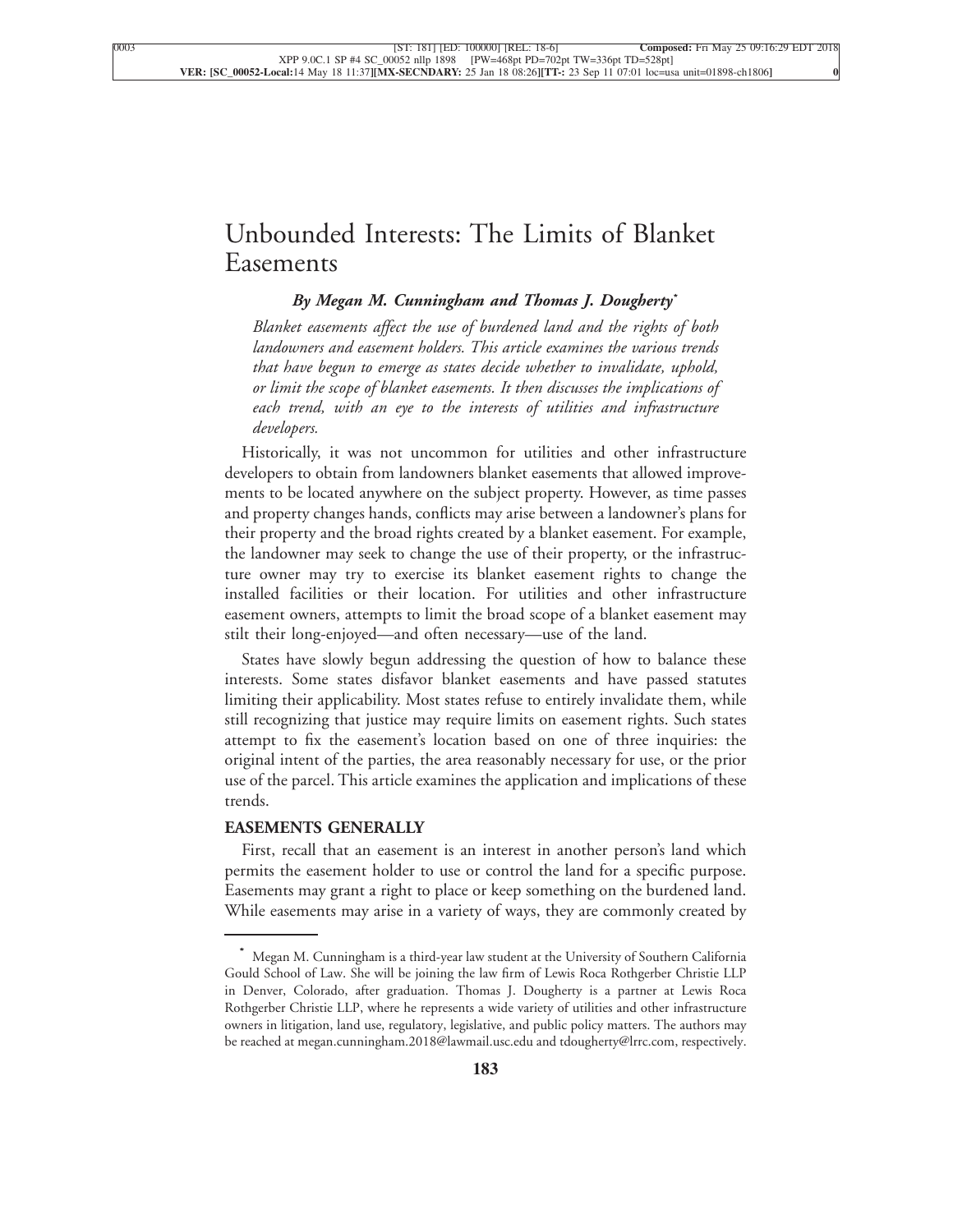a servient property owner's express written grant permitting particular use of a designated area of his land. At a minimum, the grant must identify the servient estate and indicate the owner's intent to create an easement. Where an express grant does not specifically state the boundaries or location of an easement, the [easement is often known as a "blanket" or "floating easement."](xpath-> core:para,  Default,  para-list,  style_01)**<sup>1</sup>**

#### **[VALIDITY OF BLANKET EASEMENTS](xpath-> core:generic-hd,  Default,  core_generic_hd,  style_01)**

[Only a few states either expressly prohibit or explicitly validate blanket](xpath-> core:para,  Default,  para-list,  style_01) [easements, and then only in limited circumstances. This section examines each](xpath-> core:para,  Default,  para-list,  style_01) [of these approaches.](xpath-> core:para,  Default,  para-list,  style_01)

#### **[Expressly Prohibited](xpath-> core:generic-hd,  Default,  core_generic_hd,  style_01)**

[Some states, like Missouri, Wyoming, and Minnesota, prohibit blanket](xpath-> core:para,  Default,  para-list,  style_01) easements in limited contexts (*e.g*[., those created after a certain date or through](xpath-> core:para,  Default,  para-list,  style_01) [condemnation by public utilities\). Others, like North Dakota, have passed](xpath-> core:para,  Default,  para-list,  style_01) [statutes intended to inhibit blanket easements, but their courts have upheld](xpath-> core:para,  Default,  para-list,  style_01) [easements where the parties clearly intended to grant blanket rights.](xpath-> core:para,  Default,  para-list,  style_01)

[Under Missouri's condemnation statute, public utility companies can acquire](xpath-> core:para,  Default,  para-list,  style_01) [an easement to provide public utility services by condemning private land.](xpath-> core:para,  Default,  para-list,  style_01)**<sup>2</sup>** The [statute, however, disallows blanket easements as against public policy. It defines](xpath-> core:para,  Default,  para-list,  style_01) [a blanket easement as one created after December 31, 2006, that purports to](xpath-> core:para,  Default,  para-list,  style_01) [allow a public utility to locate its facilities at some undefined location on](xpath-> core:para,  Default,  para-list,  style_01) [condemned property so that it can access the entire parcel.](xpath-> core:para,  Default,  para-list,  style_01)**<sup>3</sup>** As to easements [created before December 31, 2006, the intent of the contracting parties and the](xpath-> core:para,  Default,  para-list,  style_01) [language of an express grant control their validity.](xpath-> core:para,  Default,  para-list,  style_01)**<sup>4</sup>** Where a grant clearly [identifies a servient parcel and gives a utility company "the right to fully use and](xpath-> core:para,  Default,  para-list,  style_01) [enjoy" the land for its public services, the grant creates a valid blanket easement.](xpath-> core:para,  Default,  para-list,  style_01)

[Wyoming's statute more thoroughly prohibits recently-created blanket easements.](xpath-> core:para,  Default,  para-list,  style_01) [It nullifies easements created after March 24, 2006 that do not specifically](xpath-> core:para,  Default,  para-list,  style_01) describe the easement's location.**<sup>5</sup>** [If a grant expressly permits an easement's](xpath-> core:para,  Default,  para-list,  style_01) [location to be fixed later, the easement is invalid if its location is not recorded](xpath-> core:para,  Default,  para-list,  style_01) [within one year of its creation. Like Missouri, however, the statute does not](xpath-> core:para,  Default,  para-list,  style_01) [govern easements created before March 24, 2006. Instead, courts determine the](xpath-> core:para,  Default,  para-list,  style_01)

**<sup>1</sup>** [Law Easements, § 7.4 \(2018\).](xpath-> fn:para,  fn:footnote/fn:para,  footnote,  style_03)

**<sup>2</sup>** [Mo. Rev. Stat. § 523.010 \(2018\).](xpath-> fn:para,  fn:footnote/fn:para,  footnote,  style_03)

**<sup>3</sup>** [Mo. Rev. Stat. § 523.282 \(2018\).](xpath-> fn:para,  fn:footnote/fn:para,  footnote,  style_03)

**<sup>4</sup>** *See Kleinheider v. Phillips Pipe Line Co.*[, 528 F.2d 837, 839, 842 \(8th Cir. 1975\).](xpath-> fn:para,  fn:footnote/fn:para,  footnote,  style_03)

**<sup>5</sup>** [Wyo. Stat. Ann. § 34-1-141 \(2018\).](xpath-> fn:para,  fn:footnote/fn:para,  footnote,  style_03)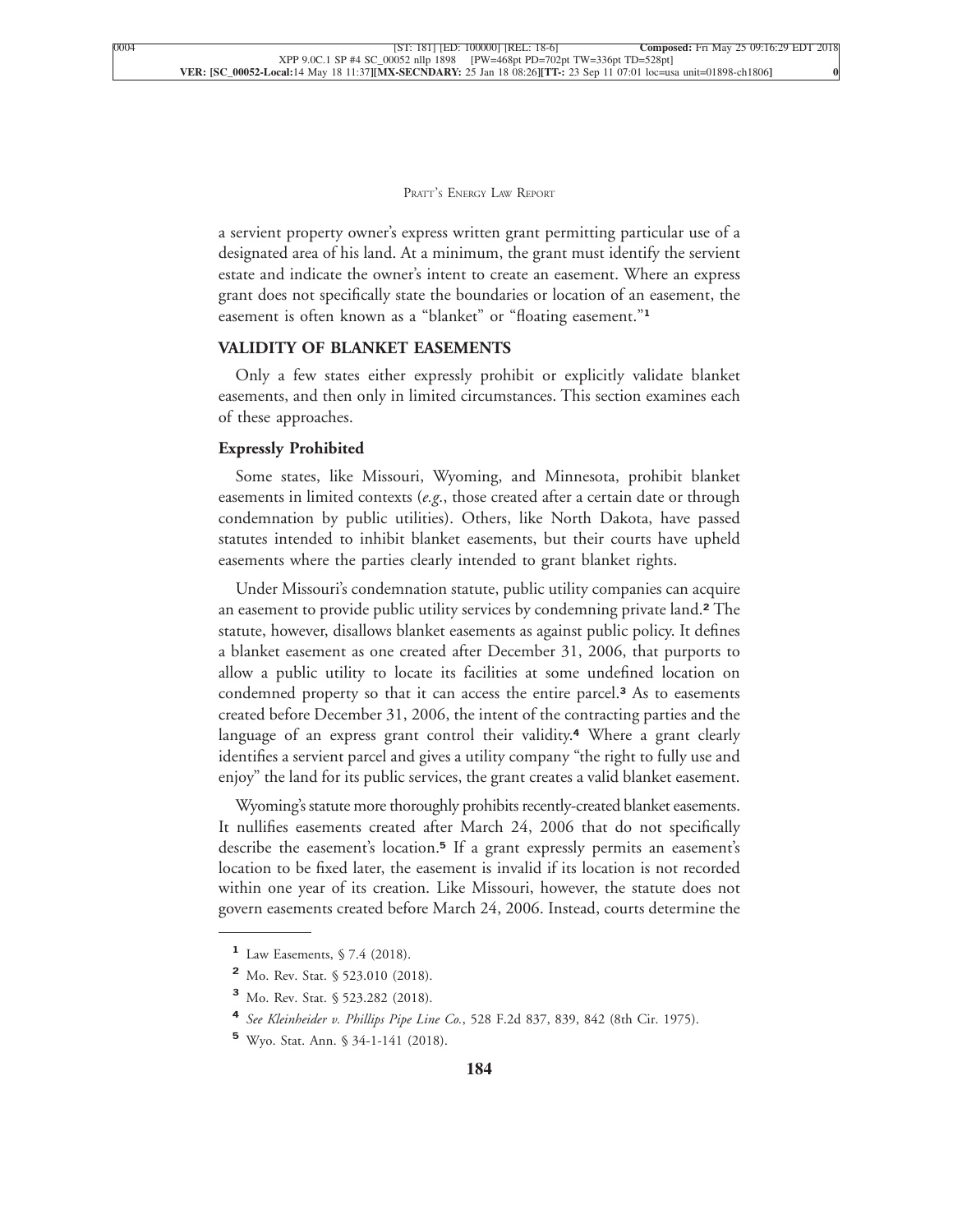scope of older floating easements by examining the original parties' intent, [reasonable necessity, and prior use.](xpath-> core:para,  Default,  para-list,  style_01)**<sup>6</sup>**

[Although Minnesota seriously limits modern blanket easements for utilities,](xpath-> core:para,  Default,  para-list,  style_01) [it is highly deferential to older express easements that unambiguously give](xpath-> core:para,  Default,  para-list,  style_01) [utilities blanket access rights. Minnesota Statute § 300.045, enacted in 1973,](xpath-> core:para,  Default,  para-list,  style_01) [requires that public service corporations 1\) "definitely and specifically describe"](xpath-> core:para,  Default,  para-list,  style_01) [property acquired by an easement, 2\) limit the property acquired to "the](xpath-> core:para,  Default,  para-list,  style_01) [minimum necessary for the safe conduct of their business," and 3\) provide a](xpath-> core:para,  Default,  para-list,  style_01) [definite and specific description of an ambiguous easement upon the request of](xpath-> core:para,  Default,  para-list,  style_01) a servient owner.**<sup>7</sup>** [The statute, however, does not govern easements created](xpath-> core:para,  Default,  para-list,  style_01) before its enactment.**<sup>8</sup>** [The extent of older easements depends entirely on the](xpath-> core:para,  Default,  para-list,  style_01) [terms of the grant if the granting language is unambiguous. In](xpath-> core:para,  Default,  para-list,  style_01) *Scherger v. Northern Natural Gas Co.*[, a gas utility company was allowed to construct a new](xpath-> core:para,  Default,  para-list,  style_01) [pipeline anywhere on a servient owner's property because a blanket easement](xpath-> core:para,  Default,  para-list,  style_01) [granted in 1931 clearly gave the utility the right to "construct, inspect,](xpath-> core:para,  Default,  para-list,  style_01) [maintain, repair, and replace its pipelines" on the original owner's land.](xpath-> core:para,  Default,  para-list,  style_01)**<sup>9</sup>**

[Even in North Dakota, where grants must specifically set out the portion of](xpath-> core:para,  Default,  para-list,  style_01) [a servient parcel burdened by an easement,](xpath-> core:para,  Default,  para-list,  style_01)**<sup>10</sup>** courts will not invalidate blanket [easements that parties intended to create. In](xpath-> core:para,  Default,  para-list,  style_01) *Krenz v. XTO Energy, Inc.*, [landowners granted a utility company an easement to construct a pipeline in a](xpath-> core:para,  Default,  para-list,  style_01) [surveyed area that comprised several parcels, with the utility expressly given the](xpath-> core:para,  Default,  para-list,  style_01) right to choose where to build.**<sup>11</sup>** [The court acknowledged the utility's right to](xpath-> core:para,  Default,  para-list,  style_01) [build anywhere within the described area, even though the grant did not](xpath-> core:para,  Default,  para-list,  style_01) [designate the pipeline's exact location, because the parties clearly meant to leave](xpath-> core:para,  Default,  para-list,  style_01) [the location undetermined at the time of the grant.](xpath-> core:para,  Default,  para-list,  style_01)

#### **[Explicitly Valid](xpath-> core:generic-hd,  Default,  core_generic_hd,  style_01)**

[West Virginia statutorily permits blanket easements only for oil and gas and](xpath-> core:para,  Default,  para-list,  style_01) [mineral utilities. Under W.Va. Code Ann. § 36-3-5a, most deeds granting or](xpath-> core:para,  Default,  para-list,  style_01) [reserving easements must describe the easement with some particularity.](xpath-> core:para,  Default,  para-list,  style_01)**<sup>12</sup>** The [statute makes an exception, however, for easements granted under oil and gas](xpath-> core:para,  Default,  para-list,  style_01) [or mineral leases. Such grants need only accurately describe the land where the](xpath-> core:para,  Default,  para-list,  style_01)

**<sup>6</sup>** *[R.C.R., Inc. v. Rainbow Canyon, Inc.](xpath-> fn:para,  fn:footnote/fn:para,  footnote,  style_03)*, 978 P.2d 581, 587 (Wyo. 1999).

**<sup>7</sup>** [Minn. Stat. Ann. § 301B.03 \(2018\).](xpath-> fn:para,  fn:footnote/fn:para,  footnote,  style_03)

**<sup>8</sup>** *Scherger v. Northern Natural Gas Co.*[, 575 N.W.2d 578, 581 \(Minn. 1998\).](xpath-> fn:para,  fn:footnote/fn:para,  footnote,  style_03)

**<sup>9</sup>** *Scherger v. Northern Natural Gas Co.*[, 575 N.W.2d 578, 580–81 \(Minn. 1998\).](xpath-> fn:para,  fn:footnote/fn:para,  footnote,  style_03)

**<sup>10</sup>** [N.D. Cent. Code § 47-05-02.1 \(2017\).](xpath-> fn:para,  fn:footnote/fn:para,  footnote,  style_03)

**<sup>11</sup>** *Krenz v. XTO Energy, Inc.*[, 890 N.W.2d 222, 232–33 \(N.D. 2017\).](xpath-> fn:para,  fn:footnote/fn:para,  footnote,  style_03)

**<sup>12</sup>** [W.Va. Code. Ann. § 36-3-5a \(2018\).](xpath-> fn:para,  fn:footnote/fn:para,  footnote,  style_03)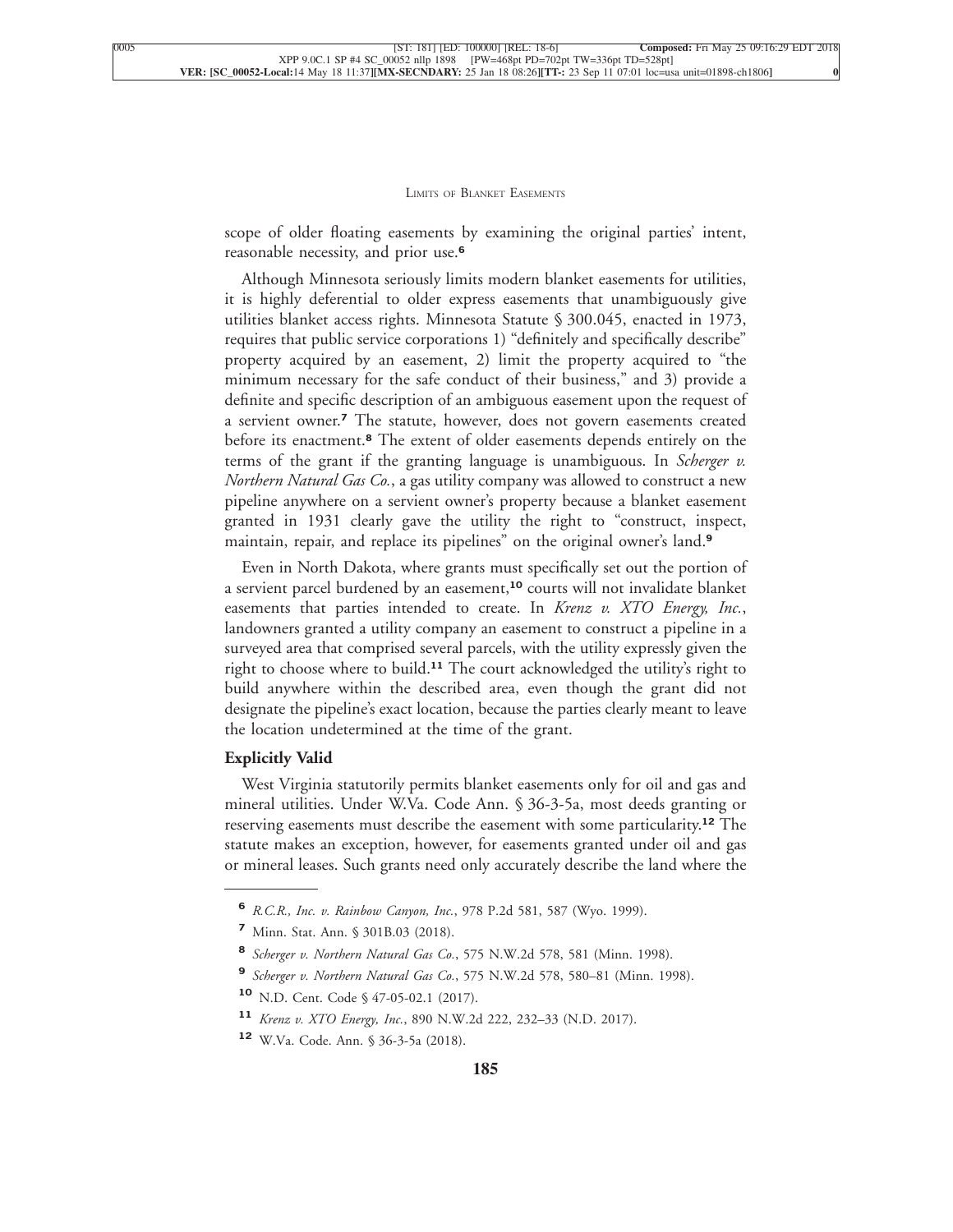easement is located, not the easement itself. Further, a utility easement will not fail even if the description of either the easement or the servient parcel does not [meet the statute's requirements.](xpath-> core:para,  Default,  para-list,  style_01)

#### **[The Middle Ground](xpath-> core:generic-hd,  Default,  core_generic_hd,  style_01)**

[The treatment of blanket easements by most states falls somewhere between](xpath-> core:para,  Default,  para-list,  style_01) [total invalidation and express approval. The next section discusses the primary](xpath-> core:para,  Default,  para-list,  style_01) [approaches to blanket easements taken by states in this middle ground.](xpath-> core:para,  Default,  para-list,  style_01)

#### **[SCOPE OF BLANKET EASEMENTS](xpath-> core:generic-hd,  Default,  core_generic_hd,  style_01)**

[Though most states recognize an easement holder's property interest in an](xpath-> core:para,  Default,  para-list,  style_01) [express grant that fails to specify the easement's location, courts rarely leave such](xpath-> core:para,  Default,  para-list,  style_01) [an easement unbounded. Instead, they try to fix the easement's location based](xpath-> core:para,  Default,  para-list,  style_01) [on 1\) the original intent of the parties; 2\) the area reasonably necessary for use;](xpath-> core:para,  Default,  para-list,  style_01) [or 3\) prior use of the burdened area. Even in those states that have not](xpath-> core:para,  Default,  para-list,  style_01) [addressed blanket easements specifically, adjudicating ambiguous easements](xpath-> core:para,  Default,  para-list,  style_01) [generally follows these trends. This section discusses each of these methods in](xpath-> core:para,  Default,  para-list,  style_01) [more detail.](xpath-> core:para,  Default,  para-list,  style_01)

#### **[Original Intent of the Parties](xpath-> core:generic-hd,  Default,  core_generic_hd,  style_01)**

[Because easements are governed by traditional contract principles, the scope](xpath-> core:para,  Default,  para-list,  style_01) [of an easement depends on the parties' intent. Where granting language is](xpath-> core:para,  Default,  para-list,  style_01) [unambiguous, intent is determined from the four corners of a contract. In some](xpath-> core:para,  Default,  para-list,  style_01) [states, inexact descriptions of the location of an easement or the extent of its use](xpath-> core:para,  Default,  para-list,  style_01) [do not make a grant ambiguous, and the words of the grant will control.](xpath-> core:para,  Default,  para-list,  style_01)

[For example, in the Kentucky case](xpath-> core:para,  Default,  para-list,  style_01) *Texas Eastern Transmission Corp. v. Carman*[, landowners granted an oil company a very broad right-of-way to lay,](xpath-> core:para,  Default,  para-list,  style_01) [maintain, and replace pipelines across their property; to "select, change, or alter](xpath-> core:para,  Default,  para-list,  style_01) [the route" of said pipes; and to install one or more pipelines in the future.](xpath-> core:para,  Default,  para-list,  style_01)**<sup>13</sup>** [When the landowners refused to allow the oil company to construct another](xpath-> core:para,  Default,  para-list,  style_01) [pipeline, Kentucky's highest court upheld the oil company's right to install an](xpath-> core:para,  Default,  para-list,  style_01) [additional pipeline based on the easement's express language.](xpath-> core:para,  Default,  para-list,  style_01)

[A Michigan appellate court similarly addressed the issue in](xpath-> core:para,  Default,  para-list,  style_01) *Consumers Energy Co. v. Acey*[, wherein an easement granted a gas utility the right to build "not](xpath-> core:para,  Default,  para-list,  style_01) [more than two lines of gas mains . . . in an Easterly and Westerly direction, in,](xpath-> core:para,  Default,  para-list,  style_01) [under, through and across said above described land."](xpath-> core:para,  Default,  para-list,  style_01)**<sup>14</sup>** There, the easement [language clearly and unambiguously permitted the utility to build up to two](xpath-> core:para,  Default,  para-list,  style_01)

**<sup>13</sup>** *Tex. E. Transmission Corp. v. Carman*[, 314 S.W.2d 684, 685–87 \(Ky. 1958\).](xpath-> fn:para,  fn:footnote/fn:para,  footnote,  style_03)

**<sup>14</sup>** *Consumers Energy Co. v. Acey*[, No. 277039, 2008 Mich. App. LEXIS 1472, at \\*6–7 \(Ct.](xpath-> fn:para,  fn:footnote/fn:para,  footnote,  style_03) [App. July 17, 2008\) \(unpublished opinion\) \(partially reversed on other grounds\).](xpath-> fn:para,  fn:footnote/fn:para,  footnote,  style_03)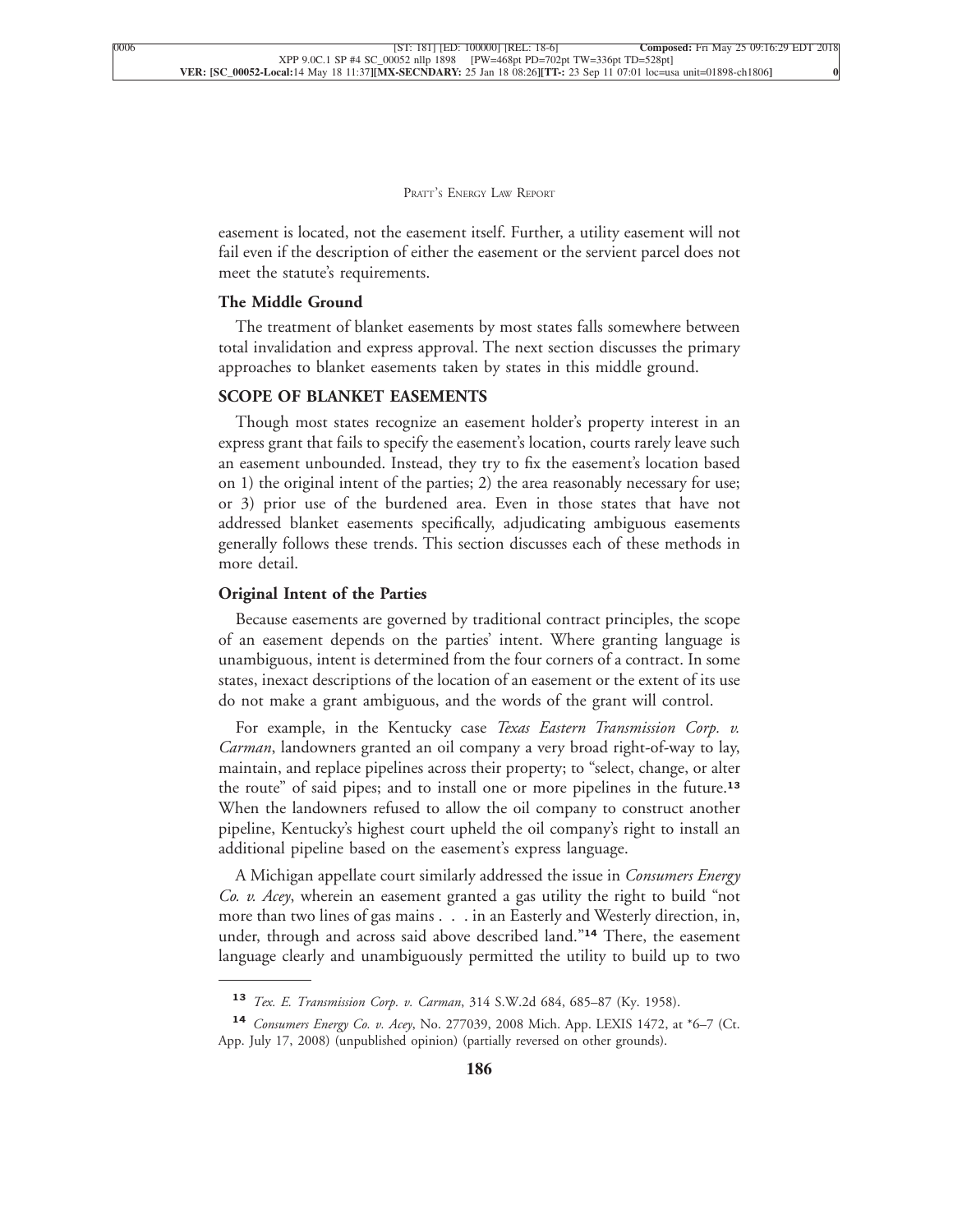mains. Thus, extrinsic evidence of what the parties intended was unnecessary. Missouri,**<sup>15</sup>** North Carolina,**<sup>16</sup>** and Rhode Island**<sup>17</sup>** also look to original intent [when determining an easement's scope.](xpath-> core:para,  Default,  para-list,  style_01)

[Other states find that failing to locate an easement creates an ambiguity in](xpath-> core:para,  Default,  para-list,  style_01) [the grant. As such, they examine extrinsic evidence to determine the parties'](xpath-> core:para,  Default,  para-list,  style_01) intent.**<sup>18</sup>** [In the North Dakota case](xpath-> core:para,  Default,  para-list,  style_01) *Krenz v. XTO Energy, Inc.*, an easement gave [an oil company the right to construct and determine the route of "pipelines"](xpath-> core:para,  Default,  para-list,  style_01) [through various parcels, but other language in the grant limited the right to](xpath-> core:para,  Default,  para-list,  style_01) ["one pipeline within the surveyed right of way."](xpath-> core:para,  Default,  para-list,  style_01)**<sup>19</sup>** The landowners sued for [trespass after the oil company built a pipeline through one parcel, then](xpath-> core:para,  Default,  para-list,  style_01) [constructed a connecting pipeline that passed through a different parcel. The](xpath-> core:para,  Default,  para-list,  style_01) [Supreme Court of North Dakota found it was ambiguous whether the easement](xpath-> core:para,  Default,  para-list,  style_01) [permitted only one pipeline within the entire area or one pipeline within each](xpath-> core:para,  Default,  para-list,  style_01) [parcel, so summary judgment by the trial court was improper. It remanded the](xpath-> core:para,  Default,  para-list,  style_01) [case for consideration of extrinsic evidence of whether the parties intended to](xpath-> core:para,  Default,  para-list,  style_01) [allow the oil company to construct multiple adjoining pipelines within the](xpath-> core:para,  Default,  para-list,  style_01) [designated area as a whole. Colorado,](xpath-> core:para,  Default,  para-list,  style_01)**<sup>20</sup>** Delaware,**<sup>21</sup>** Idaho,**<sup>22</sup>** Tennessee,**<sup>23</sup>**

**<sup>20</sup>** *Wulf v. Tibaldo*[, 680 P.2d 1348, 1350 \(Colo. App. 1984\) \("Factors to be considered in](xpath-> fn:para,  fn:footnote/fn:para,  footnote,  style_03) [ascertaining the intent of the parties are the circumstances surrounding the grant and the past](xpath-> fn:para,  fn:footnote/fn:para,  footnote,  style_03) [behavior of the parties in regard to the right-of-way."\).](xpath-> fn:para,  fn:footnote/fn:para,  footnote,  style_03)

**<sup>21</sup>** *Jestice v. Buchanan*[, No. 1987-S \(Del. Ch. June 14, 1999\) \(unpublished opinion\) \("In](xpath-> fn:para,  fn:footnote/fn:para,  footnote,  style_03) [construing an ambiguous deed, it is the grantor's intent at the time of execution which controls](xpath-> fn:para,  fn:footnote/fn:para,  footnote,  style_03) [. . . This court may consider the circumstances surrounding creation of the easement to resolve](xpath-> fn:para,  fn:footnote/fn:para,  footnote,  style_03) [any ambiguities."\).](xpath-> fn:para,  fn:footnote/fn:para,  footnote,  style_03)

**<sup>22</sup>** *Bedke v. Pickett Ranch & Sheep Co*[., 137 P.3d 423, 426 \(Idaho 2006\) \("The location of the](xpath-> fn:para,  fn:footnote/fn:para,  footnote,  style_03) [easement depends upon the intention of the parties and the circumstances in existence at the time](xpath-> fn:para,  fn:footnote/fn:para,  footnote,  style_03) [the easement was given and carried out."\).](xpath-> fn:para,  fn:footnote/fn:para,  footnote,  style_03)

**<sup>15</sup>** *Kleinheider v. Phillips Pipe Line Co.*[, 528 F.2d 837 \(8th Cir. 1975\). The intent inquiry](xpath-> fn:para,  fn:footnote/fn:para,  footnote,  style_03) [applies to personal express easements, as well as to utility easements created by condemnation](xpath-> fn:para,  fn:footnote/fn:para,  footnote,  style_03) [before 2006. As noted earlier, utility easements created by condemnation after 2006 are void and](xpath-> fn:para,  fn:footnote/fn:para,  footnote,  style_03) [unenforceable in Missouri.](xpath-> fn:para,  fn:footnote/fn:para,  footnote,  style_03)

**<sup>16</sup>** *Higdon v. Davis*[, 337 S.E.2d 543, 547 \(N.C. 1985\).](xpath-> fn:para,  fn:footnote/fn:para,  footnote,  style_03)

**<sup>17</sup>** *[Vallone v. City of Cranston, Dep't of Pub. Works](xpath-> fn:para,  fn:footnote/fn:para,  footnote,  style_03)*, 197 A.2d 310, 317 (R.I. 1964): "[If] a [grant . . . creates an unrestricted or undefined easement . . . the rule is that construction should](xpath-> fn:para,  fn:footnote/fn:para,  footnote,  style_03) [not be used for the purpose of burdening the servient estate beyond the intention disclosed in the](xpath-> fn:para,  fn:footnote/fn:para,  footnote,  style_03) [terms of the grant or, in the instant case, beyond the intention of the statement of taking."\).](xpath-> fn:para,  fn:footnote/fn:para,  footnote,  style_03)

**<sup>18</sup>** *See, e.g.*, *Krenz v. XTO Energy, Inc*[., 890 N.W.2d 222, 231 \(N.D. 2017\) \("If a written](xpath-> fn:para,  fn:footnote/fn:para,  footnote,  style_03) [contract is ambiguous, extrinsic evidence may be considered to show the parties' intent."\); 61](xpath-> fn:para,  fn:footnote/fn:para,  footnote,  style_03) [Am. Jur. 2d Pipelines § 31 \(2016\) \("Even if a grant does not describe the route over which the](xpath-> fn:para,  fn:footnote/fn:para,  footnote,  style_03) [line is to be laid, the grant is not nullified."\).](xpath-> fn:para,  fn:footnote/fn:para,  footnote,  style_03)

**<sup>19</sup>** *Krenz v. XTO Energy, Inc.*[, 890 N.W.2d 222, 232–34 \(N.D. 2017\).](xpath-> fn:para,  fn:footnote/fn:para,  footnote,  style_03)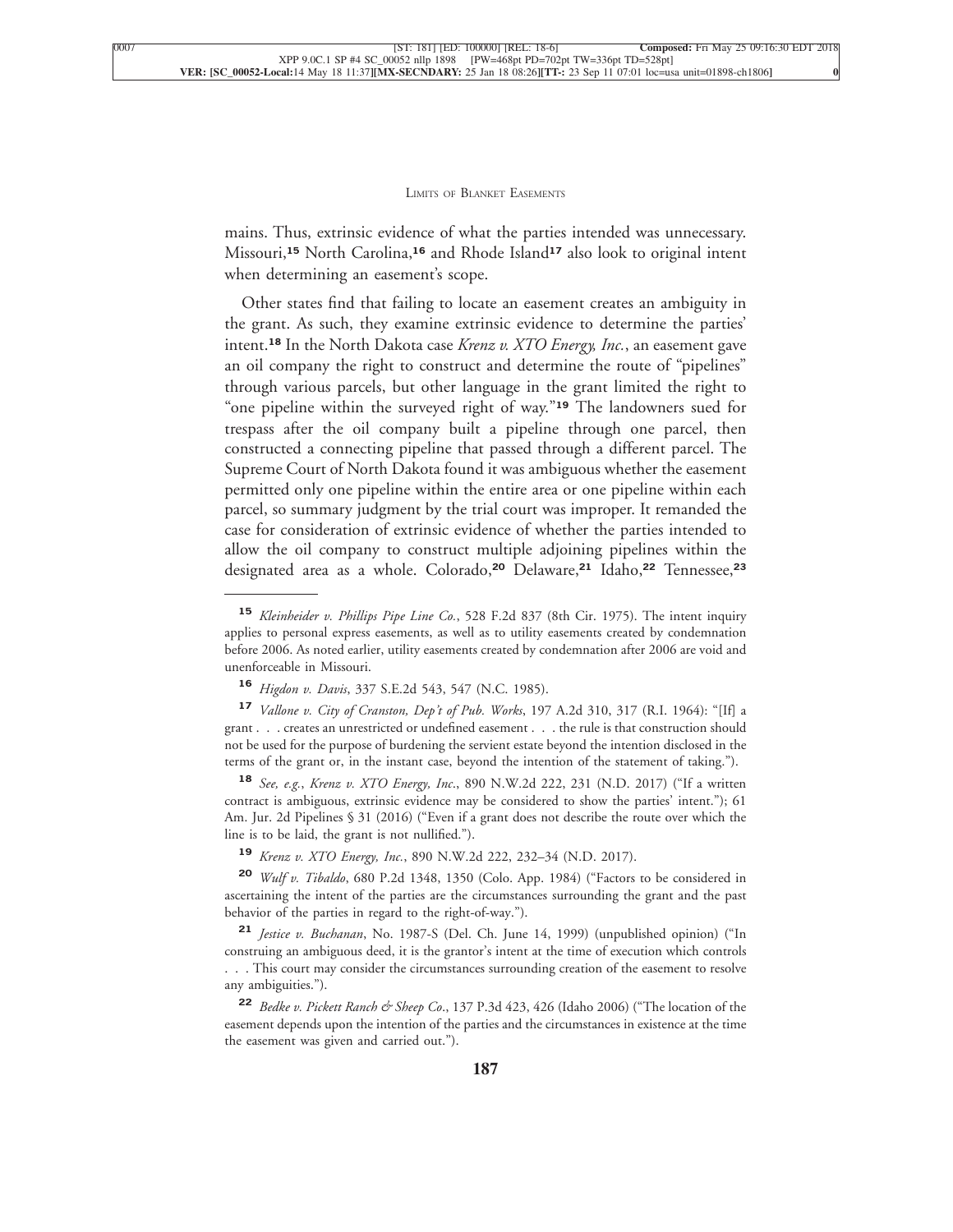Virginia,**<sup>24</sup>** and Wyoming**<sup>25</sup>** also permit extrinsic evidence to determine the [scope of ambiguous easements.](xpath-> core:para,  Default,  para-list,  style_01)

#### **[Reasonably Necessary for Use](xpath-> core:generic-hd,  Default,  core_generic_hd,  style_01)**

[Where neither granting language nor extrinsic evidence indicates the](xpath-> core:para,  Default,  para-list,  style_01) [dimensions or location of a blanket or floating easement, the Restatement](xpath-> core:para,  Default,  para-list,  style_01) [\(Third\) of Property states that the dimensions are those "reasonably necessary](xpath-> core:para,  Default,  para-list,  style_01) for enjoyment" of the easement.**<sup>26</sup>** [The majority of states adopt some version of](xpath-> core:para,  Default,  para-list,  style_01) [this "reasonable necessity" test.](xpath-> core:para,  Default,  para-list,  style_01)

[Most commonly, states prioritize the easement owner's reasonable use and](xpath-> core:para,  Default,  para-list,  style_01) enjoyment. In *Brown v. ConocoPhillips*[, the Kansas Court of Appeals deter](xpath-> core:para,  Default,  para-list,  style_01)[mined that the scope of a blanket easement depends on whether a servient](xpath-> core:para,  Default,  para-list,  style_01) [owner materially encroaches on the easement's reasonable use or enjoyment.](xpath-> core:para,  Default,  para-list,  style_01)**<sup>27</sup>** [There, a large oak tree planted near a gas pipeline made excavation of the](xpath-> core:para,  Default,  para-list,  style_01) [pipeline difficult and obstructed the gas company's ability to aerially inspect the](xpath-> core:para,  Default,  para-list,  style_01) [pipeline. Had the easement been specific, its dimensions would have deter](xpath-> core:para,  Default,  para-list,  style_01)[mined whether the oak tree encroached on it and thus violated the gas](xpath-> core:para,  Default,  para-list,  style_01) [company's property interest. Because the easement was a blanket grant,](xpath-> core:para,  Default,  para-list,  style_01) [however, the question instead was whether the gas company could still](xpath-> core:para,  Default,  para-list,  style_01) [reasonably use the easement as necessary. Alabama,](xpath-> core:para,  Default,  para-list,  style_01)**<sup>28</sup>** Alaska,**<sup>29</sup>** Maryland,**<sup>30</sup>**

**<sup>23</sup>** *Mitchell v. Chance*[, 149 S.W.3d 40 \(Tenn. Ct. App. 2004\) \("If the description of the](xpath-> fn:para,  fn:footnote/fn:para,  footnote,  style_03) [easement in the deed or other instrument is inadequate or nonexistent, the courts may consider](xpath-> fn:para,  fn:footnote/fn:para,  footnote,  style_03) [extrinsic evidence to ascertain the parties' intent regarding the location and dimensions of the](xpath-> fn:para,  fn:footnote/fn:para,  footnote,  style_03) [easement."\).](xpath-> fn:para,  fn:footnote/fn:para,  footnote,  style_03)

**<sup>24</sup>** *Adamson v. Columbia Gas Transmission, LLC*[, 987 F. Supp. 2d 700, 704 \(E.D. Va. 2013\),](xpath-> fn:para,  fn:footnote/fn:para,  footnote,  style_03) [aff'd, 579 F. App'x 175 \(4th Cir. 2014\) \("\[When\] the deed language does not state the object](xpath-> fn:para,  fn:footnote/fn:para,  footnote,  style_03) [or purpose of the easement, the determination of the easement's scope 'is made by reference to](xpath-> fn:para,  fn:footnote/fn:para,  footnote,  style_03) [the intention of the parties to the grant,' ascertained from the circumstances pertaining to the](xpath-> fn:para,  fn:footnote/fn:para,  footnote,  style_03) [parties and the land at the time of the grant."\). Note that this method applies only when the](xpath-> fn:para,  fn:footnote/fn:para,  footnote,  style_03) [purpose of the grant is unstated. If the purpose is explicit, Virginia determines an easement's](xpath-> fn:para,  fn:footnote/fn:para,  footnote,  style_03) [dimensions based on what is "reasonably sufficient for the accomplishment of that object."](xpath-> fn:para,  fn:footnote/fn:para,  footnote,  style_03)

**<sup>25</sup>** *R.C.R., Inc. v. Rainbow Canyon, Inc.*[, 978 P.2d 581 \(Wyo. 1999\) \("If the location or the](xpath-> fn:para,  fn:footnote/fn:para,  footnote,  style_03) [dimensions of an easement are not adequately described in the instrument, the court generally](xpath-> fn:para,  fn:footnote/fn:para,  footnote,  style_03) [examines the surrounding circumstances to determine the intent of the parties . . ."\). Note that](xpath-> fn:para,  fn:footnote/fn:para,  footnote,  style_03) [this method applies only to easements granted before 2007.](xpath-> fn:para,  fn:footnote/fn:para,  footnote,  style_03)

**<sup>26</sup>** [Restatement \(Third\) of Property: Servitudes § 4.8 \(2017\).](xpath-> fn:para,  fn:footnote/fn:para,  footnote,  style_03)

**<sup>27</sup>** *Brown v. ConocoPhillips Pipeline Co.*[, 271 P.3d 1269, 1274–76 \(Kan. Ct. App. 2011\).](xpath-> fn:para,  fn:footnote/fn:para,  footnote,  style_03)

**<sup>28</sup>** *Alonzo v. Sanford*[, 465 So. 2d 1131 \(Ala. Civ. App. 1984\).](xpath-> fn:para,  fn:footnote/fn:para,  footnote,  style_03)

**<sup>29</sup>** *Simon v. State*[, 996 P.2d 1211 \(Alaska 2000\).](xpath-> fn:para,  fn:footnote/fn:para,  footnote,  style_03)

**<sup>30</sup>** *[USA Cartage Leasing, LLC v. Baer](xpath-> fn:para,  fn:footnote/fn:para,  footnote,  style_03)*, 55 A.3d 510 (Md. 2012).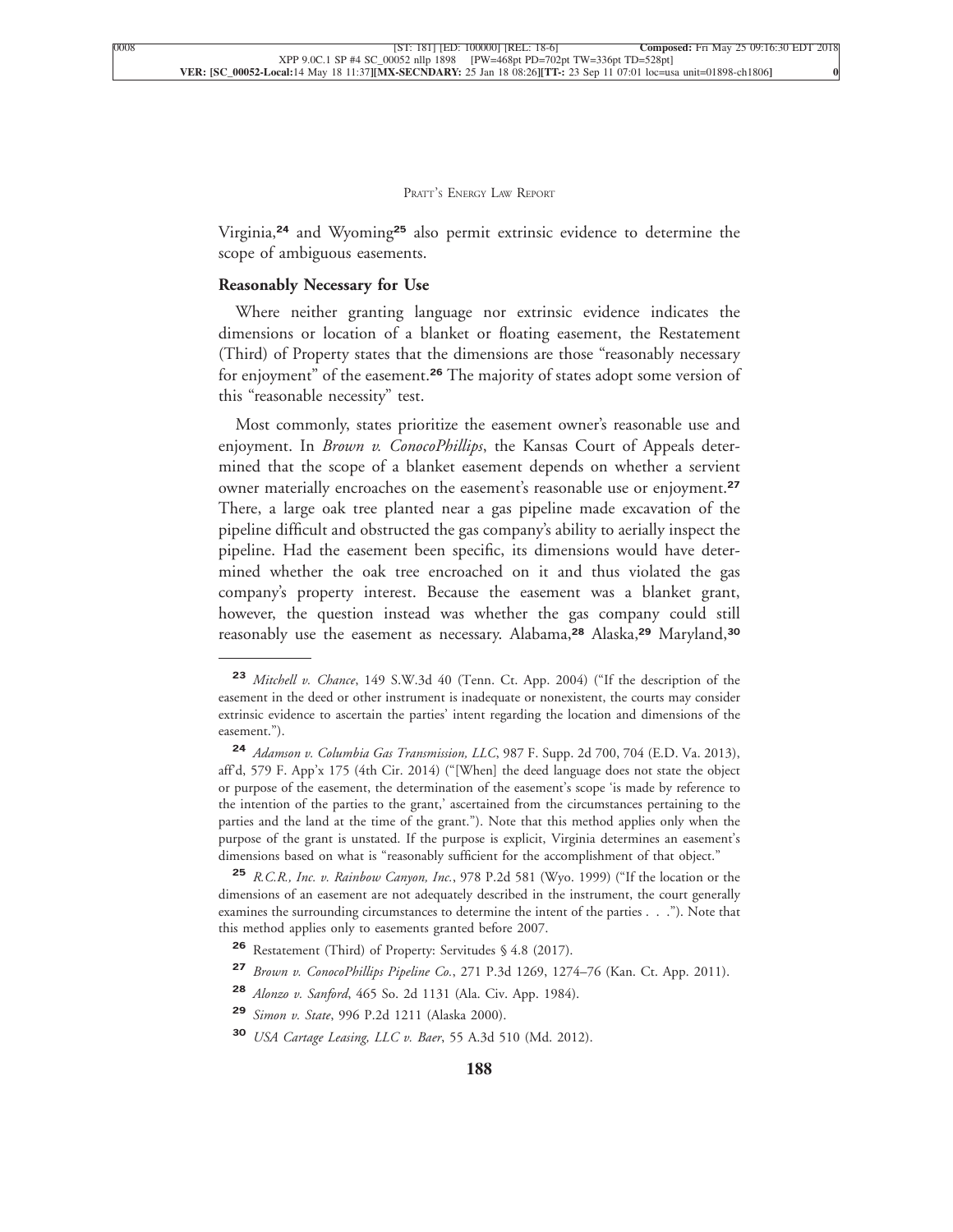Nebraska,**<sup>31</sup>** New York,**<sup>32</sup>** Oklahoma,**<sup>33</sup>** South Carolina,**<sup>34</sup>** and Vermont**<sup>35</sup>** similarly privilege the dominant owner's reasonable use when assessing an [ambiguous easement's dimensions.](xpath-> core:para,  Default,  para-list,  style_01)

[An alternative test balances the reasonable convenience of both parties. In the](xpath-> core:para,  Default,  para-list,  style_01) Wisconsin case *[Enbridge Energy Limited Partnership v. Engelking](xpath-> core:para,  Default,  para-list,  style_01)*, landowners' [predecessors-in-interest granted a gas utility an easement to lay, maintain,](xpath-> core:para,  Default,  para-list,  style_01) [operate, repair, and remove a gas pipeline across their property.](xpath-> core:para,  Default,  para-list,  style_01)**<sup>36</sup>** They also gave [the utility the right to "at any time lay additional lines of pipe," subject to the](xpath-> core:para,  Default,  para-list,  style_01) [same conditions of the original pipeline. The utility constructed three pipelines](xpath-> core:para,  Default,  para-list,  style_01) [over the span of twenty years before the property changed hands. The new](xpath-> core:para,  Default,  para-list,  style_01) [landowners sued after further construction exceeded the 50-foot width origi](xpath-> core:para,  Default,  para-list,  style_01)[nally estimated for the pipelines. According to the appellate court, when a grant](xpath-> core:para,  Default,  para-list,  style_01) [does not define an easement's location, "the reasonable convenience of both](xpath-> core:para,  Default,  para-list,  style_01) [parties is of prime importance and the court . . . must proceed with due regard](xpath-> core:para,  Default,  para-list,  style_01) for the rights of both parties."**<sup>37</sup>** [As such, a 50-foot wide easement was](xpath-> core:para,  Default,  para-list,  style_01) [reasonably convenient for both the landowners and the utility. "Reasonable](xpath-> core:para,  Default,  para-list,  style_01) [convenience to both parties" guided similar decisions in Arkansas,](xpath-> core:para,  Default,  para-list,  style_01)**<sup>38</sup>** Florida,**<sup>39</sup>** [New Hampshire,](xpath-> core:para,  Default,  para-list,  style_01)**<sup>40</sup>** and Ohio.**<sup>41</sup>**

#### **[Prior Use](xpath-> core:generic-hd,  Default,  core_generic_hd,  style_01)**

[The last common trend fixes ambiguous or blanket easements based on prior](xpath-> core:para,  Default,  para-list,  style_01) [use. By this method, the area previously used by an easement holder sets an](xpath-> core:para,  Default,  para-list,  style_01) [easement's boundaries. Courts assume that such use indicates tacit approval by](xpath-> core:para,  Default,  para-list,  style_01) [the servient owner of the burdened area's dimensions, and also constitutes the](xpath-> core:para,  Default,  para-list,  style_01) [area reasonably necessary for the dominant owner to accomplish the easement's](xpath-> core:para,  Default,  para-list,  style_01) [purposes.](xpath-> core:para,  Default,  para-list,  style_01)

In *[Jackson Elec. Membership Corp. v. Echols](xpath-> core:para,  Default,  para-list,  style_01)*, a Georgia appellate court denied [a power utility the unilateral right to erect an additional power line on](xpath-> core:para,  Default,  para-list,  style_01)

- **<sup>33</sup>** *Lindhorst v. Wright*[, 616 P.2d 450 \(Okla. Ct. App. 1980\).](xpath-> fn:para,  fn:footnote/fn:para,  footnote,  style_03)
- **<sup>34</sup>** *Moore v. Reynolds*[, 330 S.E.2d 542 \(S.C. Ct. App. 1985\).](xpath-> fn:para,  fn:footnote/fn:para,  footnote,  style_03)

- **<sup>36</sup>** *[Enbridge Energy, Ltd. P'ship v. Engelking](xpath-> fn:para,  fn:footnote/fn:para,  footnote,  style_03)*, 2017 WI App 47, \*1.
- **<sup>37</sup>** *Id.* at \*17 (*citing* [17A Am. Jur., Easements, § 101 \(1962\)\).](xpath-> fn:para,  fn:footnote/fn:para,  footnote,  style_03)
- **<sup>38</sup>** *Howard v. Cramlet*[, 939 S.W.2d 858 \(Ark. Ct. App. 1997\).](xpath-> fn:para,  fn:footnote/fn:para,  footnote,  style_03)
- **<sup>39</sup>** *Florida Power Corp. v. Hicks*[, 156 So. 2d 408, 410 \(Fla. Dist. Ct. App. 1963\).](xpath-> fn:para,  fn:footnote/fn:para,  footnote,  style_03)
- **<sup>40</sup>** *[Barton's Motel, Inc. v. Saymore Trophy Co.](xpath-> fn:para,  fn:footnote/fn:para,  footnote,  style_03)*, 306 A.2d 774 (N.H. 1973).
- **<sup>41</sup>** *[Geiger v. Ayersville Water & Sewer Dist.](xpath-> fn:para,  fn:footnote/fn:para,  footnote,  style_03)*, 2012-Ohio-2689, ¶ 33 (Ct. App.).

**<sup>31</sup>** *Thomas v. Weller*[, 281 N.W.2d 790 \(Neb. 1979\).](xpath-> fn:para,  fn:footnote/fn:para,  footnote,  style_03)

**<sup>32</sup>** *[Niagara Mohawk Power Corp. v. Pub. Serv. Com.](xpath-> fn:para,  fn:footnote/fn:para,  footnote,  style_03)*, 412 N.Y.S.2d 485 (App. Div. 1979).

**<sup>35</sup>** [Vt. Stat. Ann. tit. 27A, § 2-116 \(2018\).](xpath-> fn:para,  fn:footnote/fn:para,  footnote,  style_03)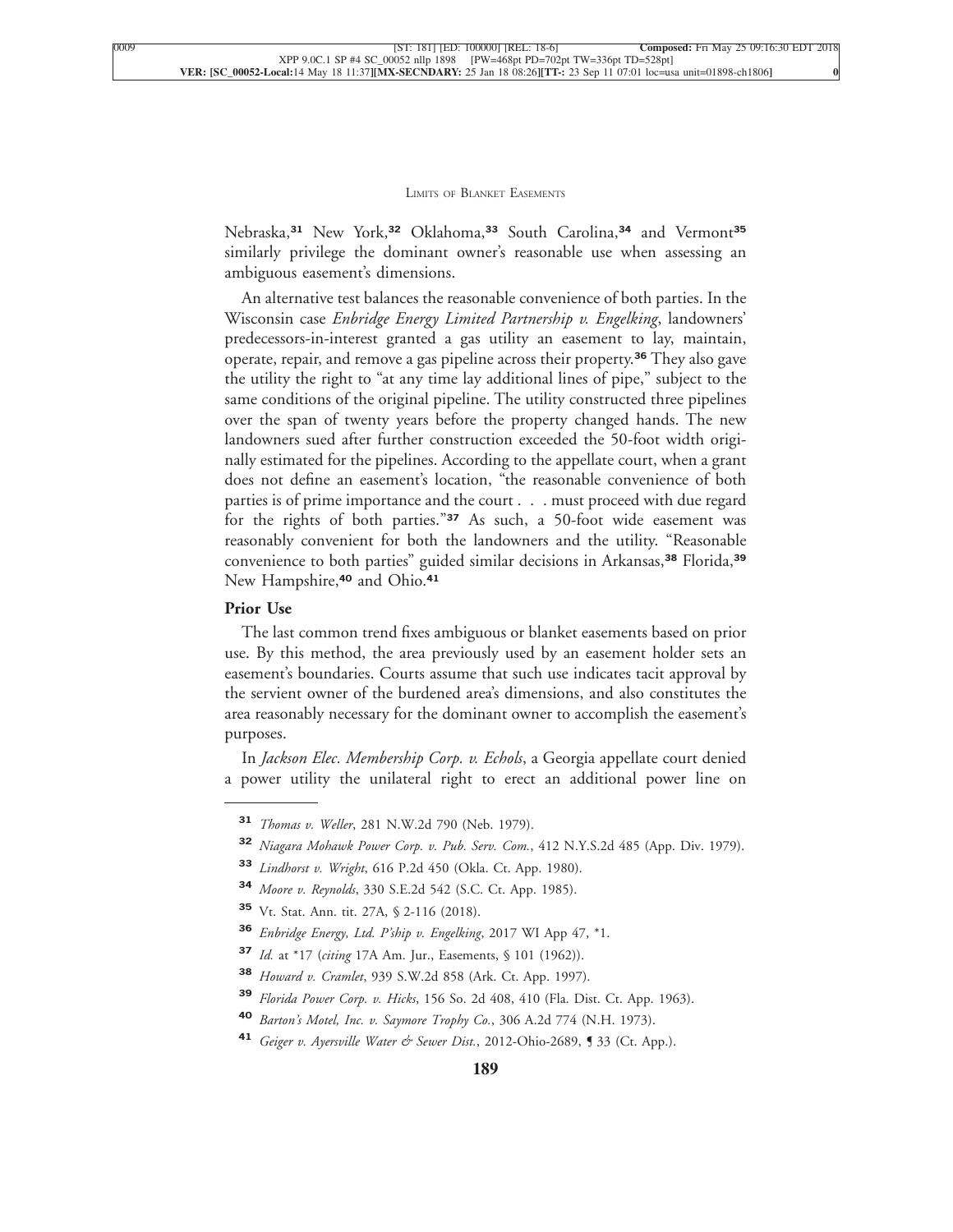landowners' property several years after a blanket easement authorized the utility to build a first line.**<sup>42</sup>** There, although the court acknowledged the blanket easement did not delineate the location or extent of the lines to be built, it found that the utility fixed the easement's location by completing an initial line and then ceasing any activity for a number of years. Thus, the utility could not build a second, adjacent line outside the boundaries of the original power [line without the landowners' permission.](xpath-> core:para,  Default,  para-list,  style_01)

[Many states follow some variation of the "fixed by use" trend. For example,](xpath-> core:para,  Default,  para-list,  style_01) [Arizona fixes the location based on first use, rather than historical use or use](xpath-> core:para,  Default,  para-list,  style_01) over time.**<sup>43</sup>** [In Utah, the test is more aptly described as "by agreement of the](xpath-> core:para,  Default,  para-list,  style_01) [parties," where a servient owner's acquiescence evinces tacit agreement to the](xpath-> core:para,  Default,  para-list,  style_01) easement's location.**<sup>44</sup>** [Louisiana gives the servient owner the initial right to fix](xpath-> core:para,  Default,  para-list,  style_01) [the location, but prior use controls if he fails to fix the location explicitly.](xpath-> core:para,  Default,  para-list,  style_01)**<sup>45</sup>** California,**<sup>46</sup>** Connecticut,**<sup>47</sup>** Mississippi,**<sup>48</sup>** [New Mexico,](xpath-> core:para,  Default,  para-list,  style_01)**<sup>49</sup>** Oregon,**<sup>50</sup>** Pennsylvania,**<sup>51</sup>** and Washington**<sup>52</sup>** [also look to prior use in locating blanket or floating](xpath-> core:para,  Default,  para-list,  style_01) [easements.](xpath-> core:para,  Default,  para-list,  style_01)

**<sup>42</sup>** *Jackson Elec. Membership Corp. v. Echols*[, 66 S.E.2d 770, 772 \(Ga. Ct. App. 1951\).](xpath-> fn:para,  fn:footnote/fn:para,  footnote,  style_03)

**<sup>43</sup>** *Mountain States Tel. & Tel. Co. v. Kennedy*[, 711 P.2d 653, 655 \(Ariz. Ct. App. 1985\).](xpath-> fn:para,  fn:footnote/fn:para,  footnote,  style_03)

**<sup>44</sup>** *Evans v. Board of County Comm'rs*[, 97 P.3d 697 \(Utah Ct. App. 2004\) \("\[Where\] a deed](xpath-> fn:para,  fn:footnote/fn:para,  footnote,  style_03) [containing an easement grant does not fix the location of the easement . . . the location may be](xpath-> fn:para,  fn:footnote/fn:para,  footnote,  style_03) [fixed by agreement of the parties, by acquiescent use of a particular way for a considerable period](xpath-> fn:para,  fn:footnote/fn:para,  footnote,  style_03) [of time . . ."\).](xpath-> fn:para,  fn:footnote/fn:para,  footnote,  style_03)

45 *Miller v. Long Oil & Gas Expl., Ltd.*[, 542 So. 2d 75 \(La. Ct. App. 1989\) \("If the title does](xpath-> fn:para,  fn:footnote/fn:para,  footnote,  style_03) [not specify the location of the servitude, the owner of the servient estate shall designate the](xpath-> fn:para,  fn:footnote/fn:para,  footnote,  style_03) [location; however, "a fixed status or condition of things, reaching over a number of years, the](xpath-> fn:para,  fn:footnote/fn:para,  footnote,  style_03) [consent to which is evidenced not only by the silence and acquiescence of defendant, but by](xpath-> fn:para,  fn:footnote/fn:para,  footnote,  style_03) [affirmative acts on his part, cannot be ignored . . ."\).](xpath-> fn:para,  fn:footnote/fn:para,  footnote,  style_03)

**<sup>46</sup>** *Colvin v. S. Cal. Edison Co.*[, 240 Cal. Rptr. 142 \(Ct. App. 1987\) \(disapproved on other](xpath-> fn:para,  fn:footnote/fn:para,  footnote,  style_03) [grounds\).](xpath-> fn:para,  fn:footnote/fn:para,  footnote,  style_03)

- **<sup>47</sup>** *Coughlin v. Anderson*[, 853 A.2d 460 \(Conn. 2004\).](xpath-> fn:para,  fn:footnote/fn:para,  footnote,  style_03)
- **<sup>48</sup>** *[Alabama & V. Ry. Co. v. Mashburn](xpath-> fn:para,  fn:footnote/fn:para,  footnote,  style_03)*, 109 So. 2d 533 (Miss. 1959).
- **<sup>49</sup>** *Village of Wagon Mound v. Mora Trust*[, 62 P.3d 1255 \(N.M. Ct. App. 2002\).](xpath-> fn:para,  fn:footnote/fn:para,  footnote,  style_03)
- **<sup>50</sup>** *Tipperman v. Tsiatsos*[, 915 P.2d 446, 451 \(Or. Ct. App. 1996\).](xpath-> fn:para,  fn:footnote/fn:para,  footnote,  style_03)

**<sup>51</sup>** *Zettlemoyer v. Transcon. Gas Pipeline Corp.*[, 617 A.2d 51 \(1992\), rev'd, 657 A.2d 920](xpath-> fn:para,  fn:footnote/fn:para,  footnote,  style_03) [\(1995\).](xpath-> fn:para,  fn:footnote/fn:para,  footnote,  style_03)

**<sup>52</sup>** *[Sunnyside Valley Irr. Dist. v. Dickie](xpath-> fn:para,  fn:footnote/fn:para,  footnote,  style_03)*, 73 P.3d 369, 372 (Wash. 2003).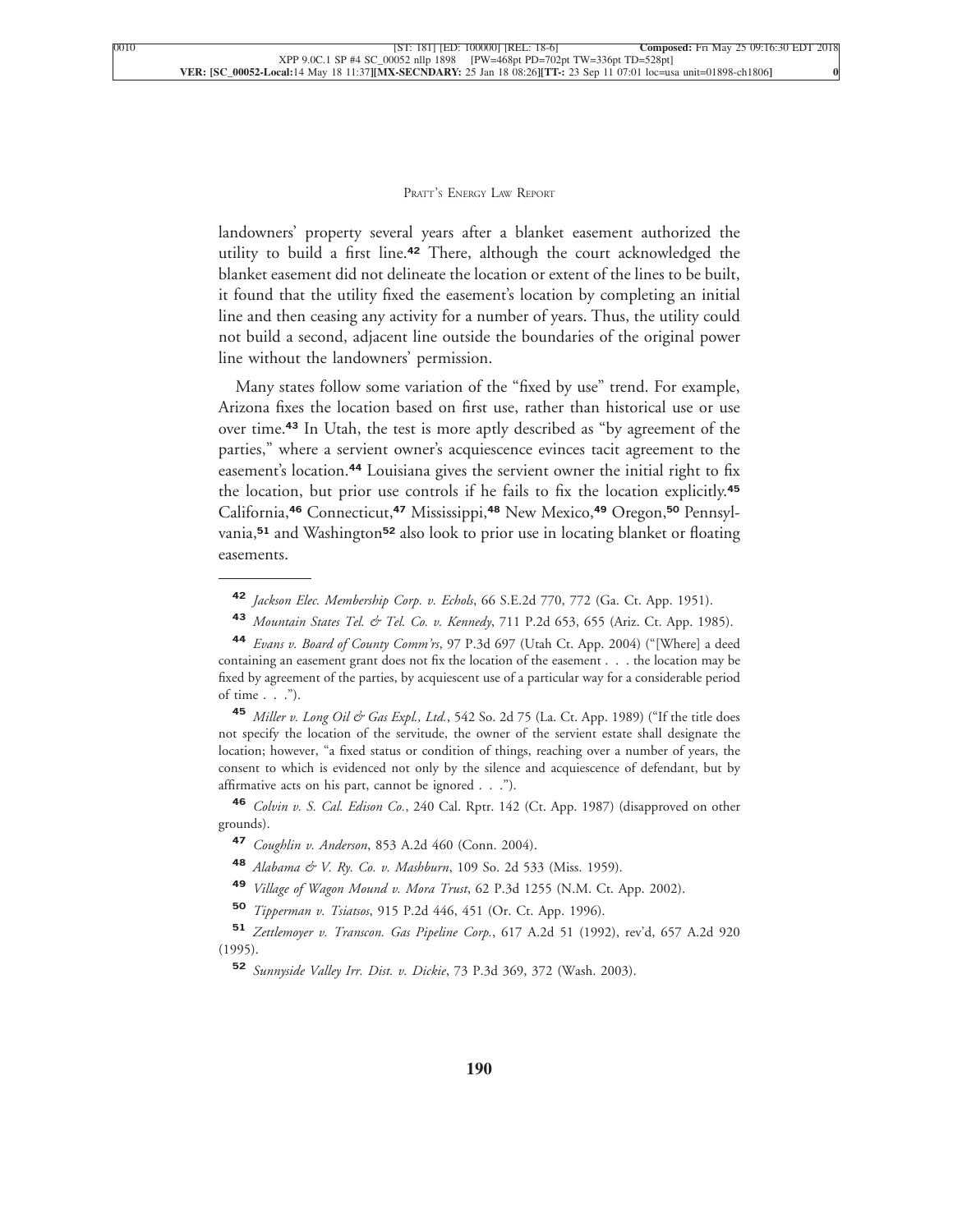#### **[IMPLICATIONS](xpath-> core:generic-hd,  Default,  core_generic_hd,  style_01)**

#### **[Original Intent of the Parties](xpath-> core:generic-hd,  Default,  core_generic_hd,  style_01)**

["Original intent of the parties" is the most fact-intensive, and thus perhaps](xpath-> core:para,  Default,  para-list,  style_01) [the most unbiased, of any of the three methods discussed herein. When original](xpath-> core:para,  Default,  para-list,  style_01) [intent controls, neither the landowner nor the easement holder presumptively](xpath-> core:para,  Default,  para-list,  style_01) [benefits more. Instead, the granting language and the circumstances surround](xpath-> core:para,  Default,  para-list,  style_01)[ing the grant define the scope of the easement and whether it can be modified](xpath-> core:para,  Default,  para-list,  style_01) [in the future.](xpath-> core:para,  Default,  para-list,  style_01)

[Whenever possible, utilities and energy companies that currently hold](xpath-> core:para,  Default,  para-list,  style_01) [blanket easements should marshal evidence to show that the original parties](xpath-> core:para,  Default,  para-list,  style_01) [intended to permit broad use of the land, including additional construction or](xpath-> core:para,  Default,  para-list,  style_01) [future changes to the infrastructure. Ideally, the easement's granting language](xpath-> core:para,  Default,  para-list,  style_01) [would evince this intent. In states where the failure to locate the easement](xpath-> core:para,  Default,  para-list,  style_01) [inherently creates an ambiguity, utilities and infrastructure owners should](xpath-> core:para,  Default,  para-list,  style_01) [collect extrinsic evidence to support broad ongoing rights for an easement](xpath-> core:para,  Default,  para-list,  style_01) [holder. This is especially true in states like North Dakota, which disfavors](xpath-> core:para,  Default,  para-list,  style_01) [blanket easements but nonetheless will respect them if the parties unambigu](xpath-> core:para,  Default,  para-list,  style_01)[ously intended to contract for expansive access rights.](xpath-> core:para,  Default,  para-list,  style_01)

#### **[Reasonably Necessary for Use](xpath-> core:generic-hd,  Default,  core_generic_hd,  style_01)**

[Fixing the location based on the area "reasonably necessary for use" generally](xpath-> core:para,  Default,  para-list,  style_01) [is much more favorable to easement holders. In these states, an easement's scope](xpath-> core:para,  Default,  para-list,  style_01) [will vary depending on its purpose. Utilities likely will fare better in states that](xpath-> core:para,  Default,  para-list,  style_01) [apply this method, especially if the easement's purpose is to provide services to](xpath-> core:para,  Default,  para-list,  style_01) [a wide or developing area. For example, in Ohio, changes in the use of an](xpath-> core:para,  Default,  para-list,  style_01) [easement are permitted where they "result from the normal growth and](xpath-> core:para,  Default,  para-list,  style_01) [development of the dominant land," making the expansion a reasonable use of](xpath-> core:para,  Default,  para-list,  style_01) the easement.**<sup>53</sup>** [Likewise, a New York appellate court found that utilities were](xpath-> core:para,  Default,  para-list,  style_01) [entitled to "all reasonable and necessary rights-of-way and easements required](xpath-> core:para,  Default,  para-list,  style_01) for the extension of their facilities."**<sup>54</sup>** [These decisions suggest that courts are](xpath-> core:para,  Default,  para-list,  style_01) [willing to give utilities broad leeway to enter landowners' property if they](xpath-> core:para,  Default,  para-list,  style_01) [believe utilities require access for public service.](xpath-> core:para,  Default,  para-list,  style_01)

#### **[Prior Use](xpath-> core:generic-hd,  Default,  core_generic_hd,  style_01)**

[Energy companies face an uphill battle in states that fix an easement's](xpath-> core:para,  Default,  para-list,  style_01) [location based on prior use, especially in conflicts over access for utilities. The](xpath-> core:para,  Default,  para-list,  style_01) [prior use trend prioritizes landowners' property rights over a utility's convenience.](xpath-> core:para,  Default,  para-list,  style_01)

**<sup>53</sup>** *[Geiger v. Ayersville Water & Sewer Dist.](xpath-> fn:para,  fn:footnote/fn:para,  footnote,  style_03)*, 2012-Ohio-2689, ¶ 33 (Ct. App.).

**<sup>54</sup>** *Niagara Mohawk*, *Power Corp. v. Pub. Serv. Com.*[, 412 N.Y.S.2d 485, 487 \(App. Div.](xpath-> fn:para,  fn:footnote/fn:para,  footnote,  style_03) [1979\).](xpath-> fn:para,  fn:footnote/fn:para,  footnote,  style_03)